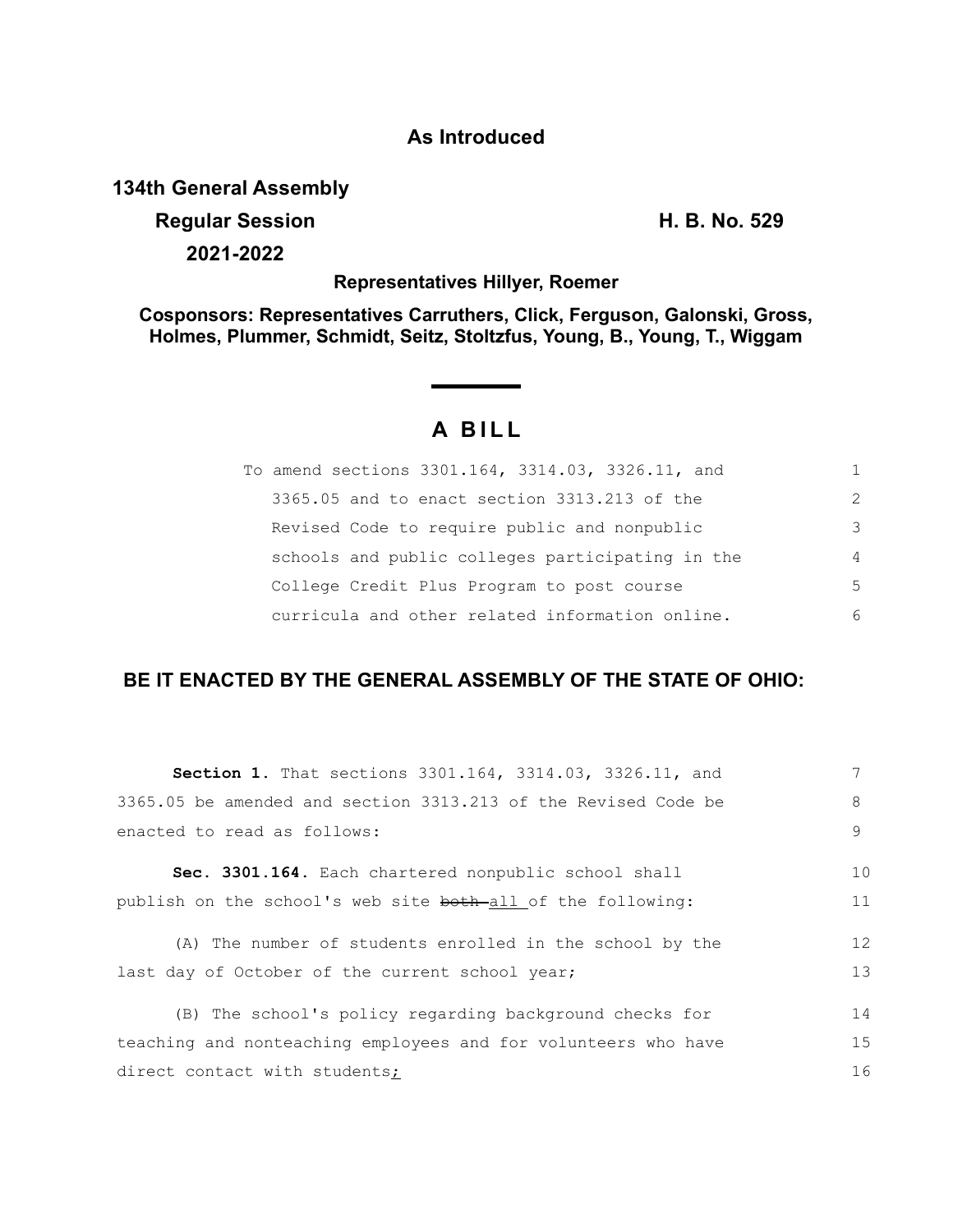| (C) The course curricula and other related information          | 17 |
|-----------------------------------------------------------------|----|
| prescribed by section 3313.213 of the Revised Code.             | 18 |
| Sec. 3313.213. (A) This section applies to all of the           | 19 |
| following:                                                      |    |
| (1) Each school district;                                       | 21 |
| (2) Each governing authority of a community school              | 22 |
| established pursuant to Chapter 3314. of the Revised Code;      | 23 |
| (3) Each governing body of a STEM or STEAM school               | 24 |
| established pursuant to Chapter 3326. of the Revised Code;      | 25 |
| (4) With respect to courses taught to secondary students,       | 26 |
| all public colleges that participate in the college credit plus | 27 |
|                                                                 | 28 |
| program established pursuant to section 3365.02 of the Revised  |    |
| Code;                                                           | 29 |
| (5) Each chartered nonpublic school;                            | 30 |
| (6) Each nonchartered nonpublic school.                         | 31 |
| (B) (1) Not later than the first day of July of each school     | 32 |
| year, each school district, college, or school to which this    | 33 |
| section applies shall post on its publicly accessible web site  | 34 |
| an internet link or title to all of the following used by each  | 35 |
| school, course, or classroom under the control of the district, | 36 |
| college, or school:                                             | 37 |
| (a) Every textbook;                                             | 38 |
| (b) A course syllabus that includes a list of all               | 39 |
| instructional materials and activities to be used for student   | 40 |
| instruction in each instructional course;                       |    |
| (c) A written summary of each instructional course;             | 42 |
| (d) The state academic standards, adopted under section         | 43 |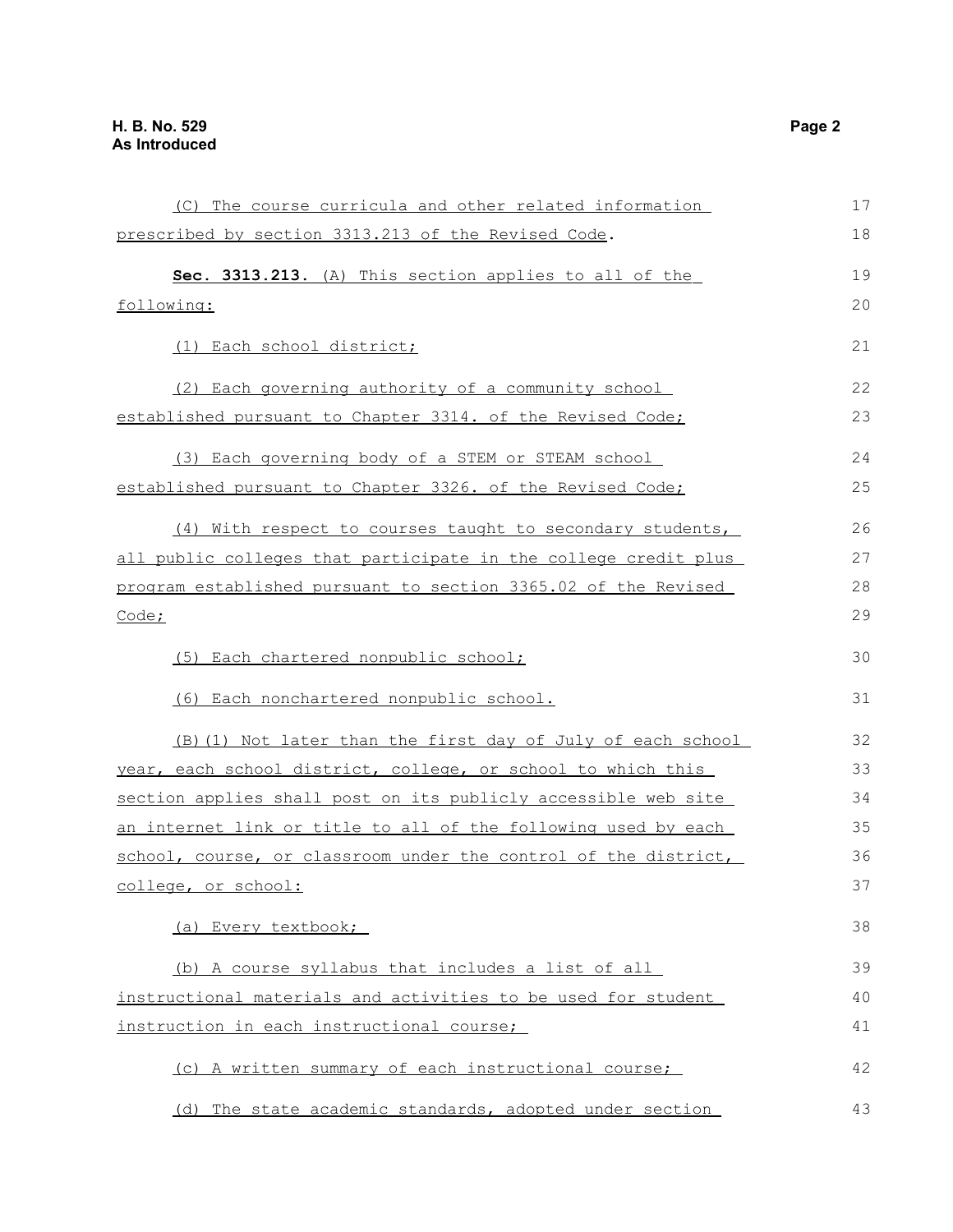3301.079 of the Revised Code, related to each instructional course. (2) The information publicly posted online under division (B)(1) of this section shall be updated not later than thirty business days after each time the list of textbooks, syllabi, course descriptions, or state academic standards used by a school, course, or classroom is revised. (3) The materials required under this section shall remain accessible on the web site of the district, college, or school for a period of two years from the date they are posted. (C) For purposes of this section: (1) "Instructional materials" includes textbooks, reading materials, videos, digital materials, web sites, online applications, and any other materials used for student instruction. (2) "Used for student instruction" means any of the following: (a) Any task assigned or any information distributed or otherwise presented to students in any course for which students receive academic credit; (b) Any materials from which students are required to select one or more, provided that the available selection is restricted by the school district or school. (3) "Activities" includes presentations, assemblies, lectures, or other activities or events facilitated by the entity's staff, excluding student presentations. **Sec. 3314.03.** A copy of every contract entered into under 44 45 46 47 48 49 50 51 52 53 54 55 56 57 58 59 60 61 62 63 64 65 66 67 68 69 70

this section shall be filed with the superintendent of public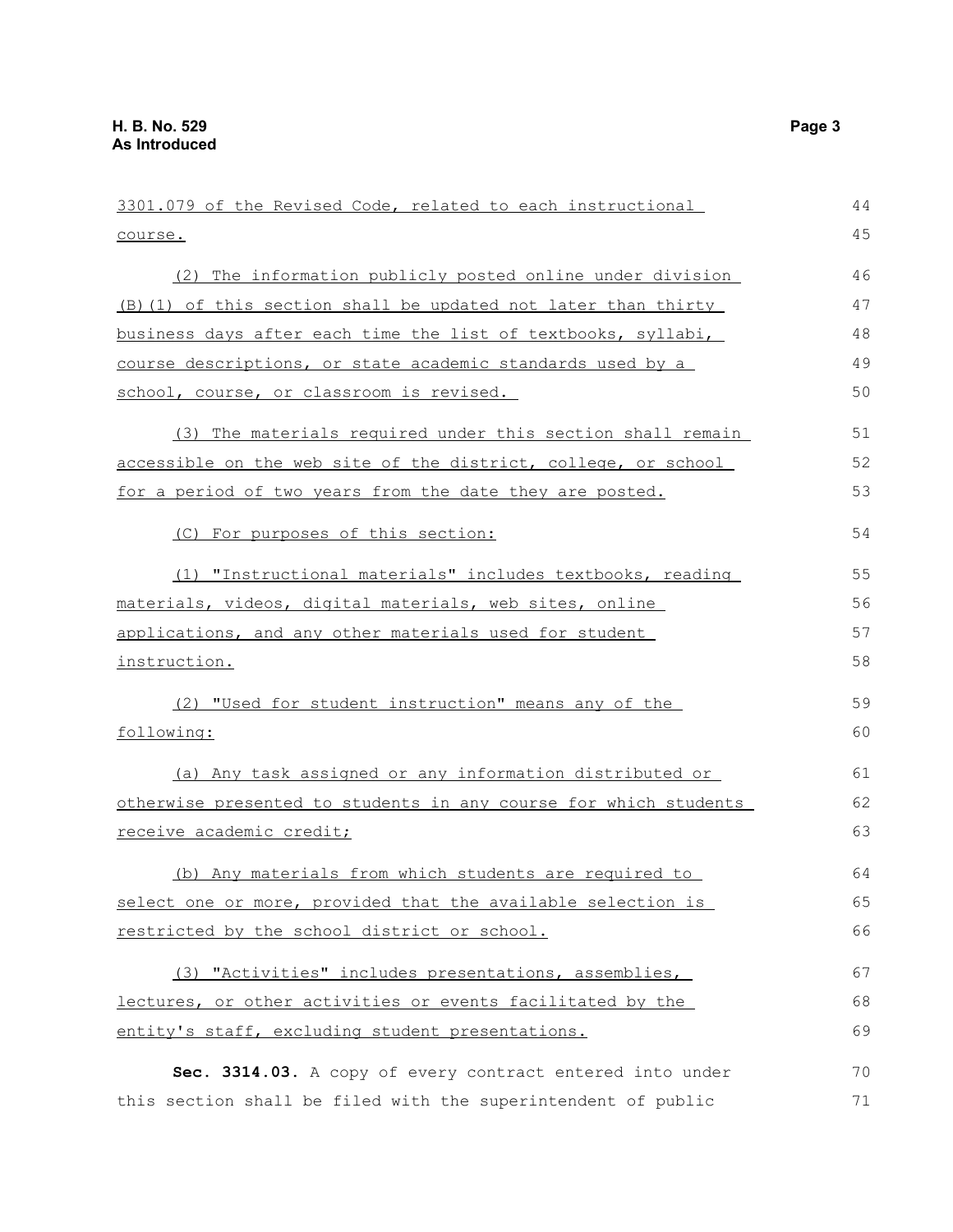| instruction. The department of education shall make available on | 72 |
|------------------------------------------------------------------|----|
| its web site a copy of every approved, executed contract filed   | 73 |
| with the superintendent under this section.                      | 74 |
| (A) Each contract entered into between a sponsor and the         | 75 |
| governing authority of a community school shall specify the      |    |
| following:                                                       |    |
| (1) That the school shall be established as either of the        | 78 |
| following:                                                       |    |
| (a) A nonprofit corporation established under Chapter            | 80 |
| 1702. of the Revised Code, if established prior to April 8,      | 81 |
| 2003;                                                            | 82 |
| (b) A public benefit corporation established under Chapter       | 83 |
| 1702. of the Revised Code, if established after April 8, 2003.   | 84 |
| (2) The education program of the school, including the           | 85 |
| school's mission, the characteristics of the students the school | 86 |
| is expected to attract, the ages and grades of students, and the |    |
| focus of the curriculum;                                         | 88 |
| (3) The academic goals to be achieved and the method of          | 89 |
| measurement that will be used to determine progress toward those | 90 |
| goals, which shall include the statewide achievement             | 91 |
| assessments;                                                     | 92 |
| (4) Performance standards, including but not limited to          | 93 |
| all applicable report card measures set forth in section 3302.03 | 94 |
| or 3314.017 of the Revised Code, by which the success of the     | 95 |
| school will be evaluated by the sponsor;                         | 96 |
| (5) The admission standards of section 3314.06 of the            | 97 |
| Revised Code and, if applicable, section 3314.061 of the Revised | 98 |
| Code;                                                            | 99 |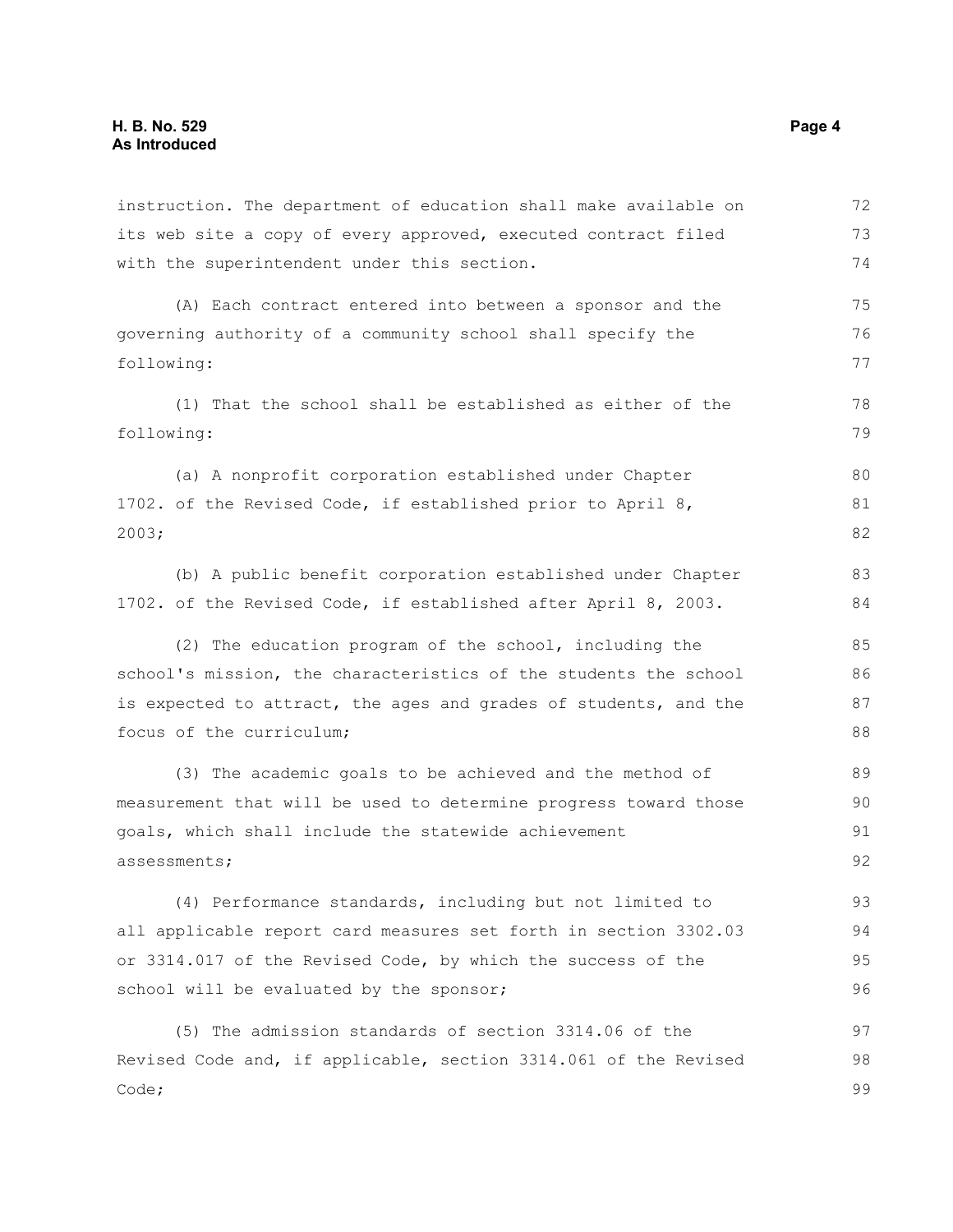100

(6)(a) Dismissal procedures;

(b) A requirement that the governing authority adopt an attendance policy that includes a procedure for automatically withdrawing a student from the school if the student without a legitimate excuse fails to participate in seventy-two consecutive hours of the learning opportunities offered to the student. 101 102 103 104 105 106

(7) The ways by which the school will achieve racial and ethnic balance reflective of the community it serves; 107 108

(8) Requirements for financial audits by the auditor of state. The contract shall require financial records of the school to be maintained in the same manner as are financial records of school districts, pursuant to rules of the auditor of state. Audits shall be conducted in accordance with section 117.10 of the Revised Code. 109 110 111 112 113 114

(9) An addendum to the contract outlining the facilities to be used that contains at least the following information: 115 116

(a) A detailed description of each facility used for instructional purposes; 117 118

(b) The annual costs associated with leasing each facility that are paid by or on behalf of the school; 119 120

(c) The annual mortgage principal and interest payments that are paid by the school; 121 122

(d) The name of the lender or landlord, identified as such, and the lender's or landlord's relationship to the operator, if any. 123 124 125

(10) Qualifications of teachers, including a requirement that the school's classroom teachers be licensed in accordance 126 127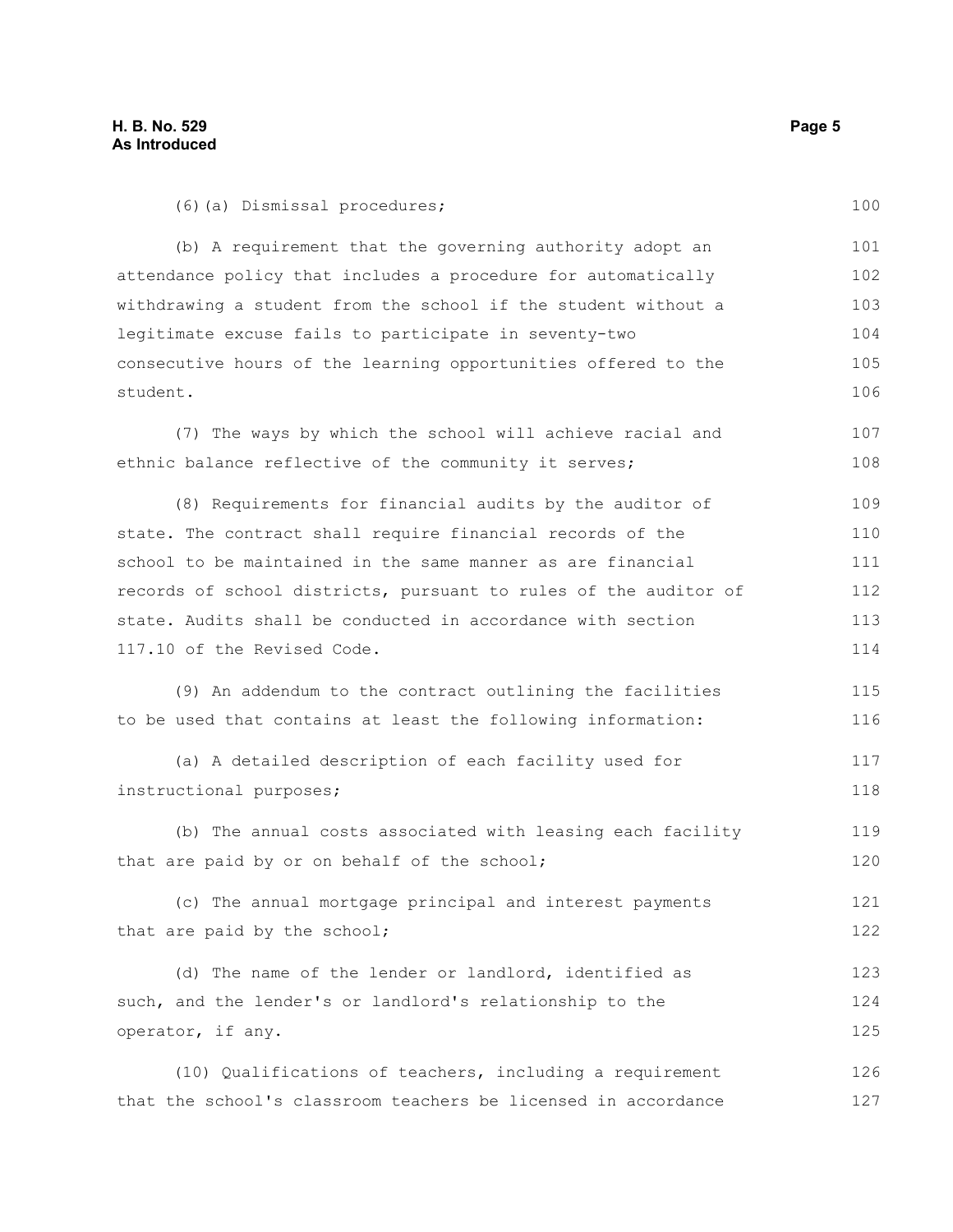with sections 3319.22 to 3319.31 of the Revised Code, except that a community school may engage noncertificated persons to teach up to twelve hours or forty hours per week pursuant to section 3319.301 of the Revised Code. (11) That the school will comply with the following requirements: (a) The school will provide learning opportunities to a minimum of twenty-five students for a minimum of nine hundred twenty hours per school year. (b) The governing authority will purchase liability insurance, or otherwise provide for the potential liability of the school. (c) The school will be nonsectarian in its programs, admission policies, employment practices, and all other operations, and will not be operated by a sectarian school or religious institution. (d) The school will comply with sections 9.90, 9.91, 109.65, 121.22, 149.43, 2151.357, 2151.421, 2313.19, 3301.0710, 3301.0711, 3301.0712, 3301.0715, 3301.0729, 3301.948, 3302.037, 3313.213, 3313.472, 3313.50, 3313.539, 3313.5310, 3313.608, 3313.609, 3313.6012, 3313.6013, 3313.6014, 3313.6015, 3313.6020, 3313.6024, 3313.6025, 3313.6026, 3313.643, 3313.648, 3313.6411, 3313.66, 3313.661, 3313.662, 3313.666, 3313.667, 3313.668, 3313.669, 3313.6610, 3313.67, 3313.671, 3313.672, 3313.673, 3313.69, 3313.71, 3313.716, 3313.718, 3313.719, 3313.7112, 3313.721, 3313.80, 3313.814, 3313.816, 3313.817, 3313.818, 3313.86, 3313.89, 3313.96, 3319.073, 3319.077, 3319.078, 3319.238, 3319.318, 3319.321, 3319.39, 3319.391, 3319.393, 3319.41, 3319.46, 3320.01, 3320.02, 3320.03, 3321.01, 3321.041, 128 129 130 131 132 133 134 135 136 137 138 139 140 141 142 143 144 145 146 147 148 149 150 151 152 153 154 155 156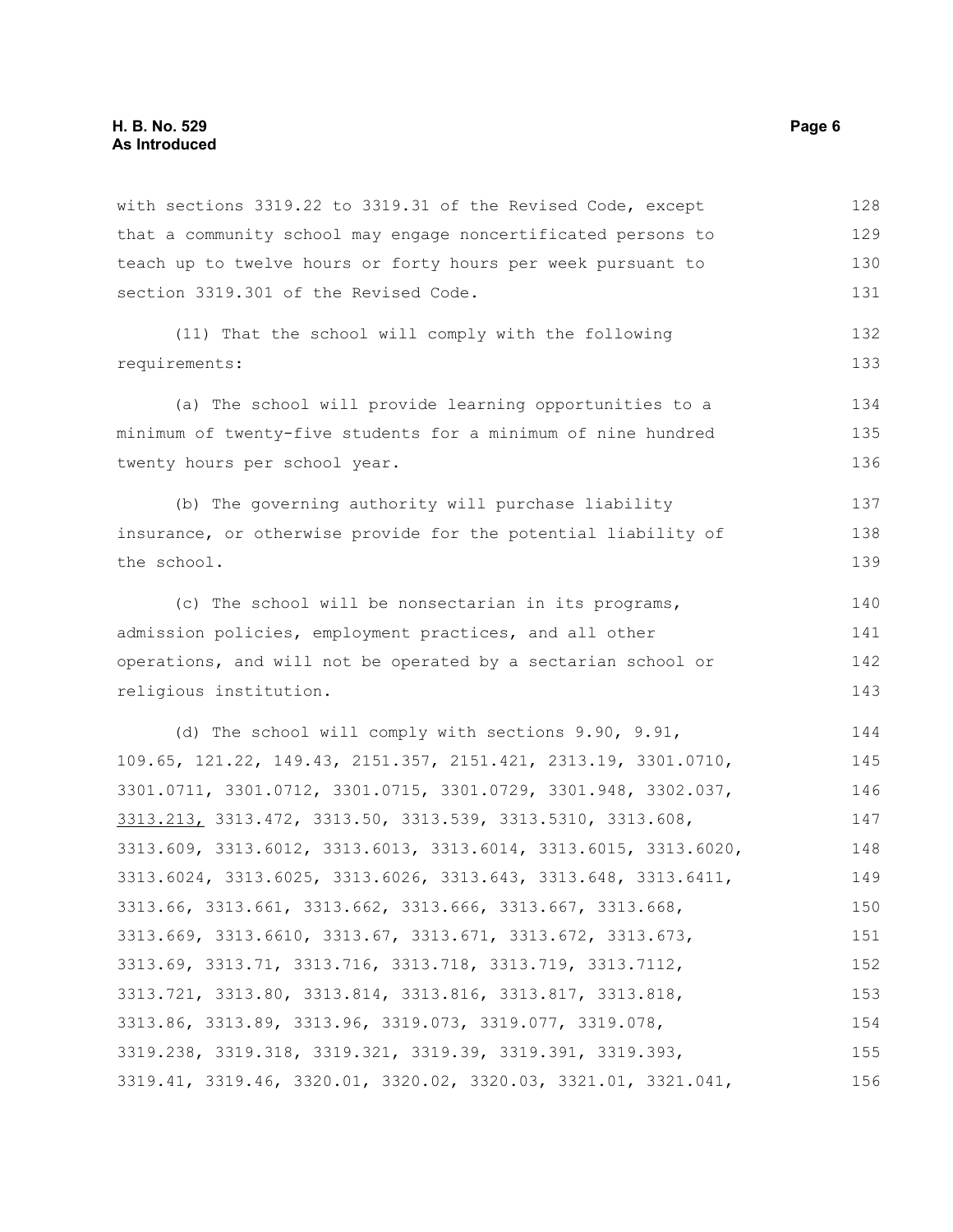3321.13, 3321.14, 3321.141, 3321.17, 3321.18, 3321.19, 3323.251, 3327.10, 4111.17, 4113.52, 5502.262, and 5705.391 and Chapters 117., 1347., 2744., 3365., 3742., 4112., 4123., 4141., and 4167. of the Revised Code as if it were a school district and will comply with section 3301.0714 of the Revised Code in the manner specified in section 3314.17 of the Revised Code. 157 158 159 160 161 162

(e) The school shall comply with Chapter 102. and section 2921.42 of the Revised Code.

(f) The school will comply with sections 3313.61, 3313.611, 3313.614, 3313.617, 3313.618, and 3313.6114 of the Revised Code, except that for students who enter ninth grade for the first time before July  $1$ , 2010, the requirement in sections 3313.61 and 3313.611 of the Revised Code that a person must successfully complete the curriculum in any high school prior to receiving a high school diploma may be met by completing the curriculum adopted by the governing authority of the community school rather than the curriculum specified in Title XXXIII of the Revised Code or any rules of the state board of education. Beginning with students who enter ninth grade for the first time on or after July 1, 2010, the requirement in sections 3313.61 and 3313.611 of the Revised Code that a person must successfully complete the curriculum of a high school prior to receiving a high school diploma shall be met by completing the requirements prescribed in division (C) of section 3313.603 of the Revised Code, unless the person qualifies under division (D) or (F) of that section. Each school shall comply with the plan for awarding high school credit based on demonstration of subject area competency, and beginning with the 2017-2018 school year, with the updated plan that permits students enrolled in seventh and eighth grade to meet curriculum requirements based on subject area competency adopted by the state board of education 165 166 167 168 169 170 171 172 173 174 175 176 177 178 179 180 181 182 183 184 185 186 187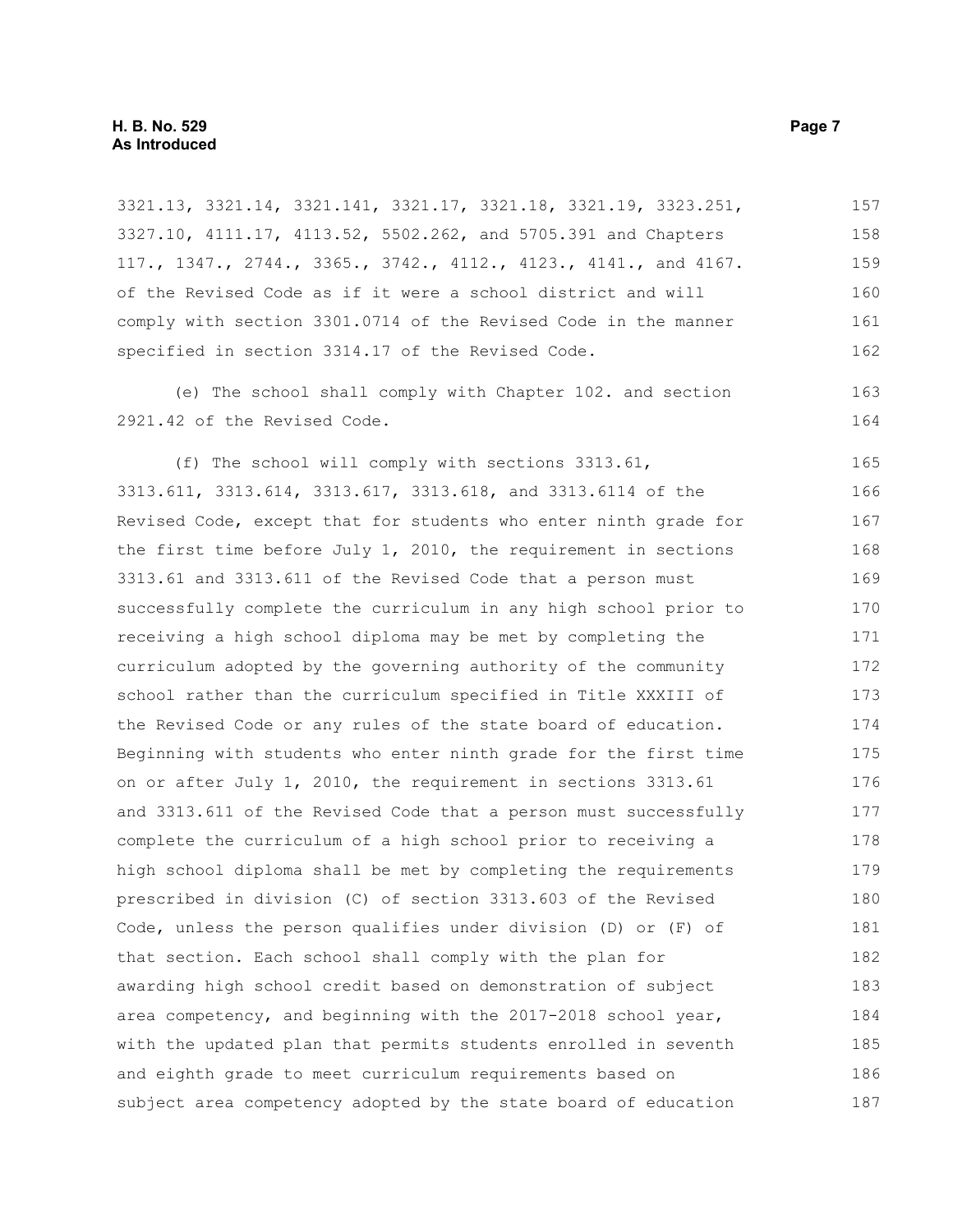under divisions (J)(1) and (2) of section 3313.603 of the Revised Code. Beginning with the 2018-2019 school year, the school shall comply with the framework for granting units of high school credit to students who demonstrate subject area competency through work-based learning experiences, internships, or cooperative education developed by the department under division (J)(3) of section 3313.603 of the Revised Code. 188 189 190 191 192 193 194

(g) The school governing authority will submit within four months after the end of each school year a report of its activities and progress in meeting the goals and standards of divisions (A)(3) and (4) of this section and its financial status to the sponsor and the parents of all students enrolled in the school. 195 196 197 198 199 200

(h) The school, unless it is an internet- or computerbased community school, will comply with section 3313.801 of the Revised Code as if it were a school district. 201 202 203

(i) If the school is the recipient of moneys from a grant awarded under the federal race to the top program, Division (A), Title XIV, Sections 14005 and 14006 of the "American Recovery and Reinvestment Act of 2009," Pub. L. No. 111-5, 123 Stat. 115, the school will pay teachers based upon performance in accordance with section 3317.141 and will comply with section 3319.111 of the Revised Code as if it were a school district. 204 205 206 207 208 209 210

(j) If the school operates a preschool program that is licensed by the department of education under sections 3301.52 to 3301.59 of the Revised Code, the school shall comply with sections 3301.50 to 3301.59 of the Revised Code and the minimum standards for preschool programs prescribed in rules adopted by the state board under section 3301.53 of the Revised Code. 211 212 213 214 215 216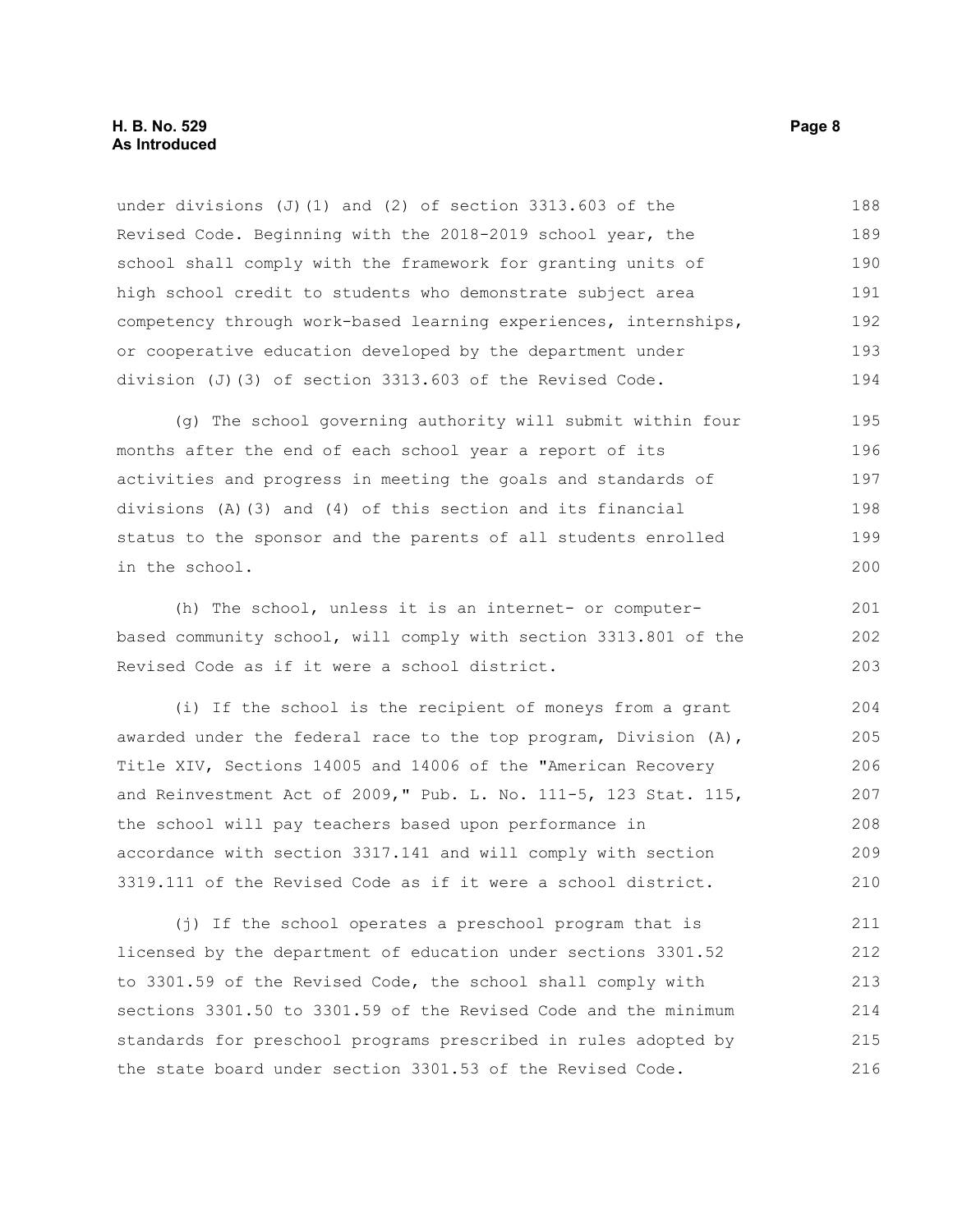### **H. B. No. 529 Page 9 As Introduced**

(k) The school will comply with sections 3313.6021 and 3313.6023 of the Revised Code as if it were a school district unless it is either of the following: (i) An internet- or computer-based community school; (ii) A community school in which a majority of the enrolled students are children with disabilities as described in division (A)(4)(b) of section 3314.35 of the Revised Code. (l) The school will comply with section 3321.191 of the Revised Code, unless it is an internet- or computer-based community school that is subject to section 3314.261 of the Revised Code. (12) Arrangements for providing health and other benefits to employees; (13) The length of the contract, which shall begin at the beginning of an academic year. No contract shall exceed five years unless such contract has been renewed pursuant to division (E) of this section. 217 218 219 220 221 222 223 224 225 226 227 228 229 230 231 232 233

(14) The governing authority of the school, which shall be responsible for carrying out the provisions of the contract;

(15) A financial plan detailing an estimated school budget for each year of the period of the contract and specifying the total estimated per pupil expenditure amount for each such year. 236 237 238

(16) Requirements and procedures regarding the disposition of employees of the school in the event the contract is terminated or not renewed pursuant to section 3314.07 of the Revised Code; 239 240 241 242

(17) Whether the school is to be created by converting all or part of an existing public school or educational service 243 244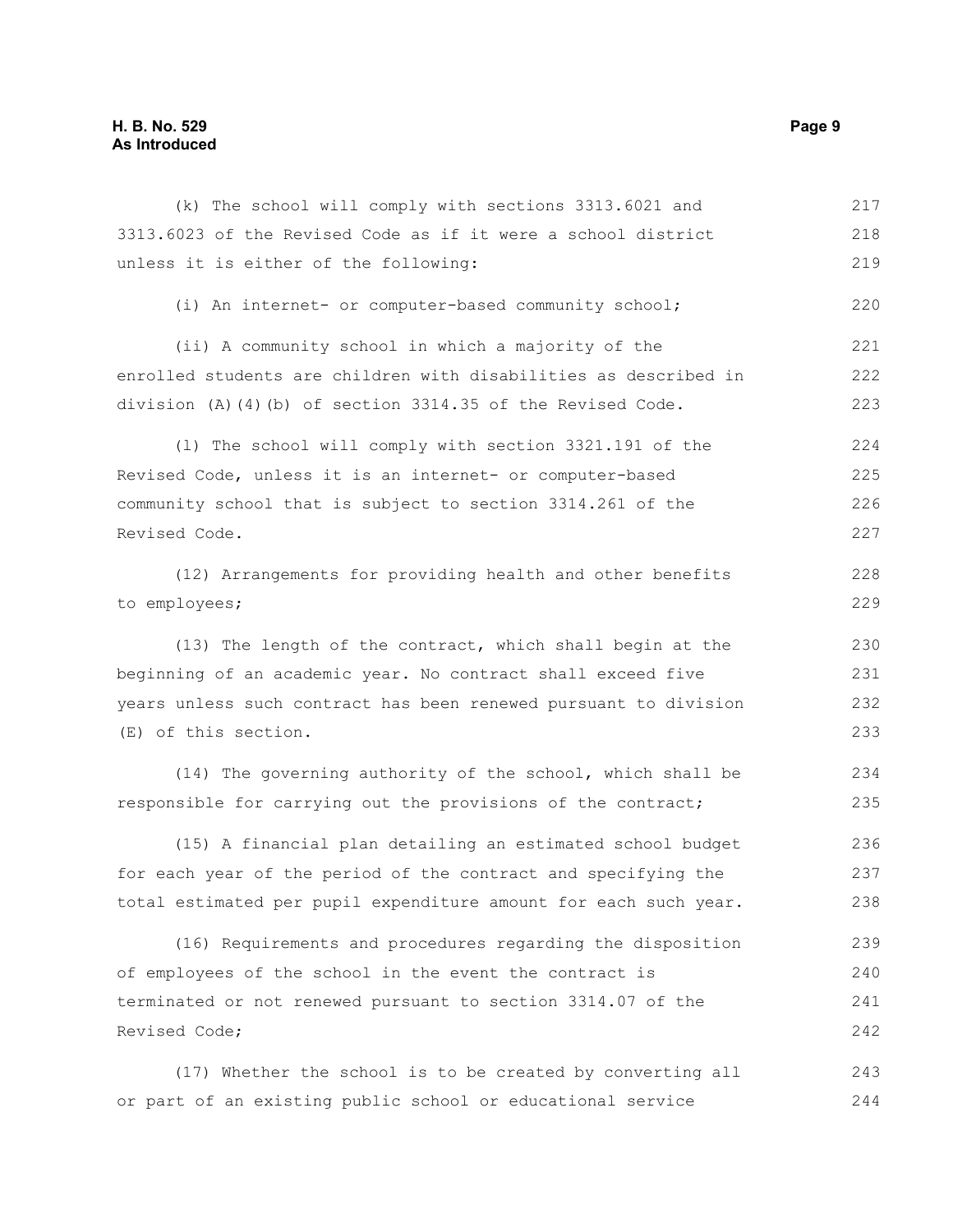#### **H. B. No. 529 Page 10 As Introduced**

center building or is to be a new start-up school, and if it is a converted public school or service center building, specification of any duties or responsibilities of an employer that the board of education or service center governing board that operated the school or building before conversion is delegating to the governing authority of the community school with respect to all or any specified group of employees provided the delegation is not prohibited by a collective bargaining agreement applicable to such employees; (18) Provisions establishing procedures for resolving disputes or differences of opinion between the sponsor and the governing authority of the community school; (19) A provision requiring the governing authority to adopt a policy regarding the admission of students who reside outside the district in which the school is located. That policy shall comply with the admissions procedures specified in sections 3314.06 and 3314.061 of the Revised Code and, at the sole discretion of the authority, shall do one of the following: (a) Prohibit the enrollment of students who reside outside the district in which the school is located; (b) Permit the enrollment of students who reside in districts adjacent to the district in which the school is located; (c) Permit the enrollment of students who reside in any other district in the state. (20) A provision recognizing the authority of the department of education to take over the sponsorship of the school in accordance with the provisions of division (C) of section 3314.015 of the Revised Code; 245 246 247 248 249 250 251 252 253 254 255 256 257 258 259 260 261 262 263 264 265 266 267 268 269 270 271 272 273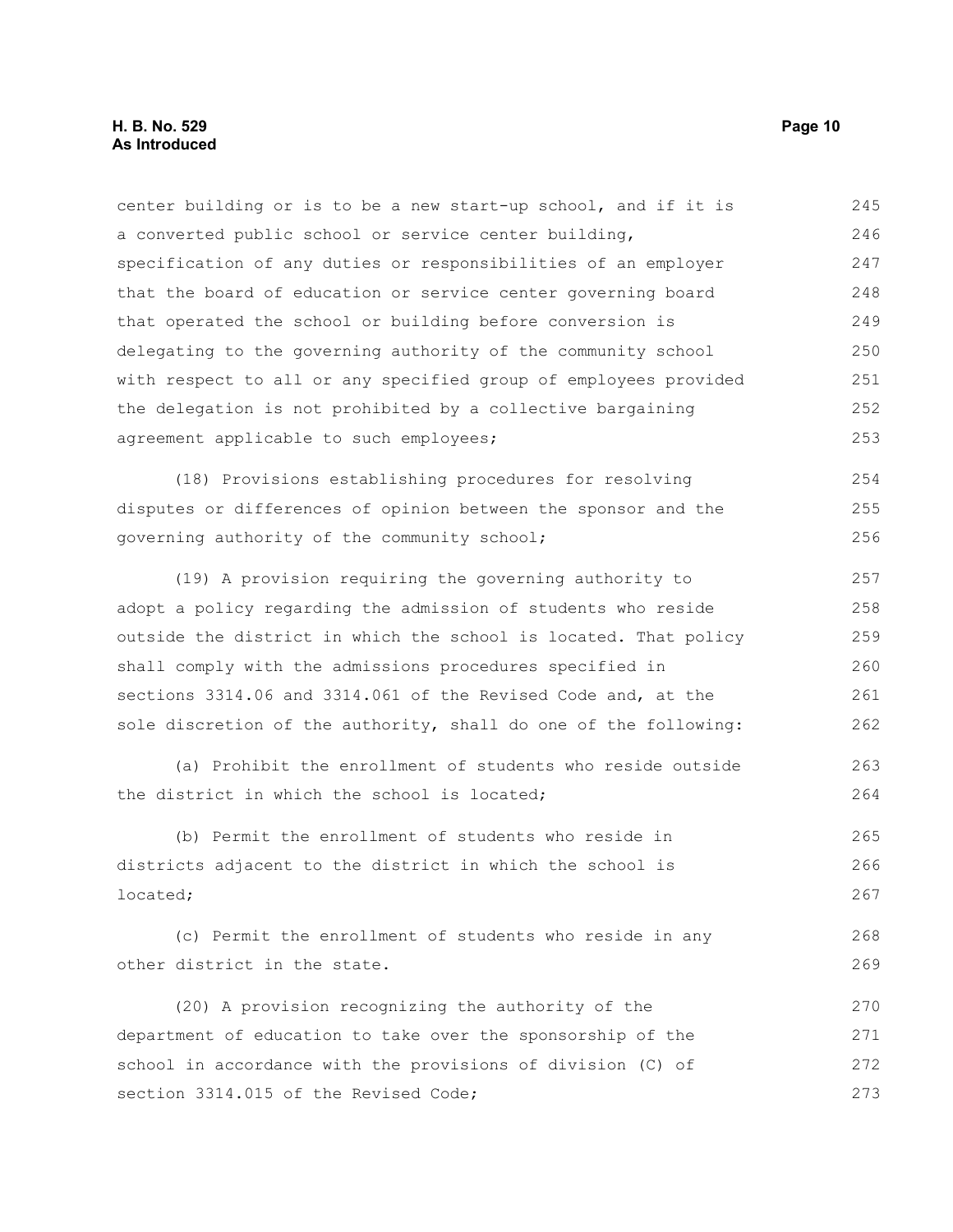### **H. B. No. 529 Page 11 As Introduced**

(21) A provision recognizing the sponsor's authority to assume the operation of a school under the conditions specified in division (B) of section 3314.073 of the Revised Code; 274 275 276

(22) A provision recognizing both of the following: 277

(a) The authority of public health and safety officials to inspect the facilities of the school and to order the facilities closed if those officials find that the facilities are not in compliance with health and safety laws and regulations; 278 279 280 281

(b) The authority of the department of education as the community school oversight body to suspend the operation of the school under section 3314.072 of the Revised Code if the department has evidence of conditions or violations of law at the school that pose an imminent danger to the health and safety of the school's students and employees and the sponsor refuses to take such action. 282 283 284 285 286 287 288

(23) A description of the learning opportunities that will be offered to students including both classroom-based and nonclassroom-based learning opportunities that is in compliance with criteria for student participation established by the department under division (H)(2) of section 3314.08 of the Revised Code; 289 290 291 292 293 294

(24) The school will comply with sections 3302.04 and 3302.041 of the Revised Code, except that any action required to be taken by a school district pursuant to those sections shall be taken by the sponsor of the school. However, the sponsor shall not be required to take any action described in division (F) of section 3302.04 of the Revised Code. 295 296 297 298 299 300

(25) Beginning in the 2006-2007 school year, the school will open for operation not later than the thirtieth day of 301 302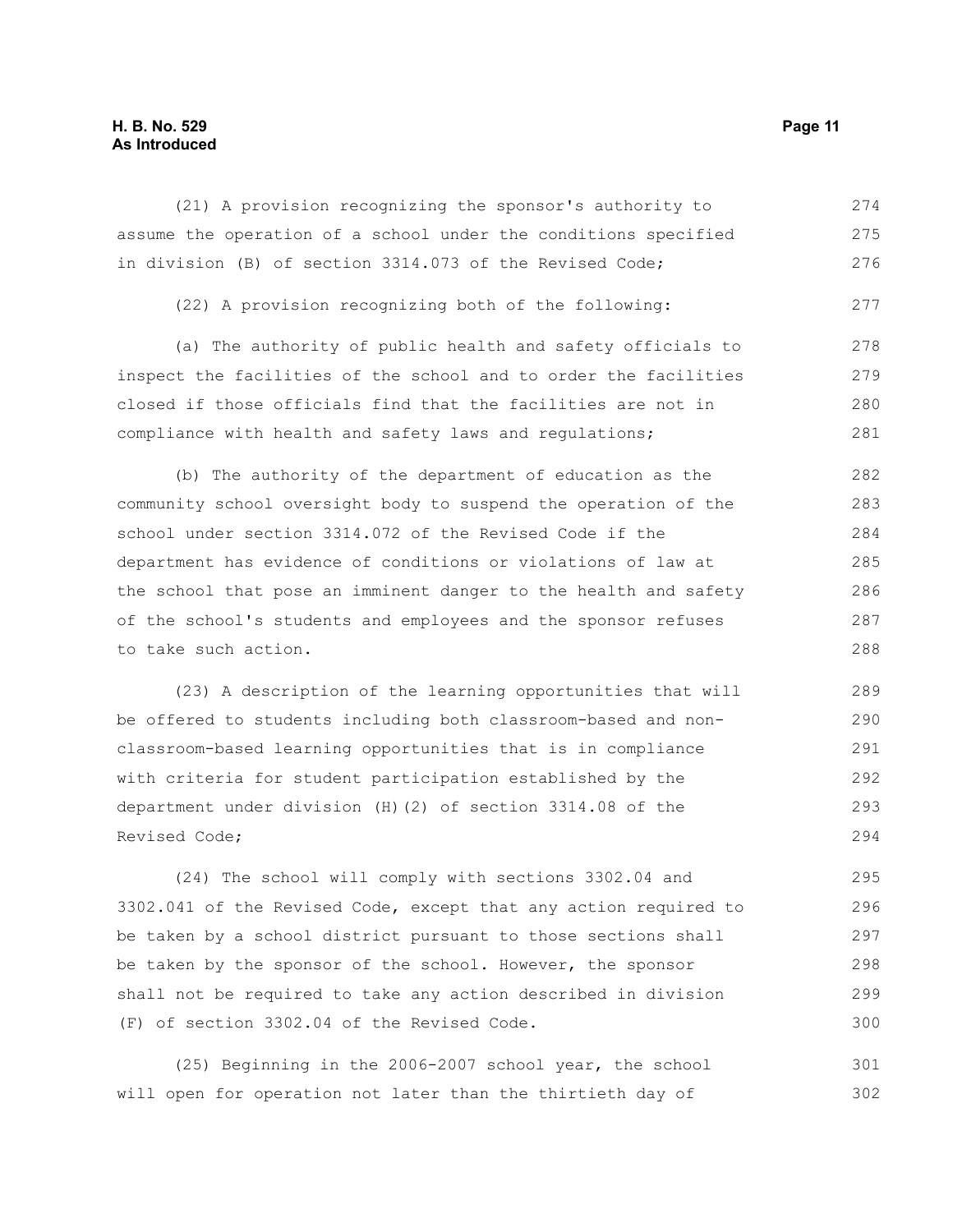September each school year, unless the mission of the school as specified under division (A)(2) of this section is solely to serve dropouts. In its initial year of operation, if the school fails to open by the thirtieth day of September, or within one year after the adoption of the contract pursuant to division (D) of section 3314.02 of the Revised Code if the mission of the school is solely to serve dropouts, the contract shall be void. (26) Whether the school's governing authority is planning to seek designation for the school as a STEM school equivalent under section 3326.032 of the Revised Code; (27) That the school's attendance and participation policies will be available for public inspection; (28) That the school's attendance and participation records shall be made available to the department of education, auditor of state, and school's sponsor to the extent permitted 303 304 305 306 307 308 309 310 311 312 313 314 315 316 317

under and in accordance with the "Family Educational Rights and Privacy Act of 1974," 88 Stat. 571, 20 U.S.C. 1232g, as amended, and any regulations promulgated under that act, and section 3319.321 of the Revised Code; 318 319 320 321

(29) If a school operates using the blended learning model, as defined in section 3301.079 of the Revised Code, all of the following information: 322 323 324

(a) An indication of what blended learning model or models will be used; 325 326

(b) A description of how student instructional needs will be determined and documented; 327 328

(c) The method to be used for determining competency, granting credit, and promoting students to a higher grade level; 329 330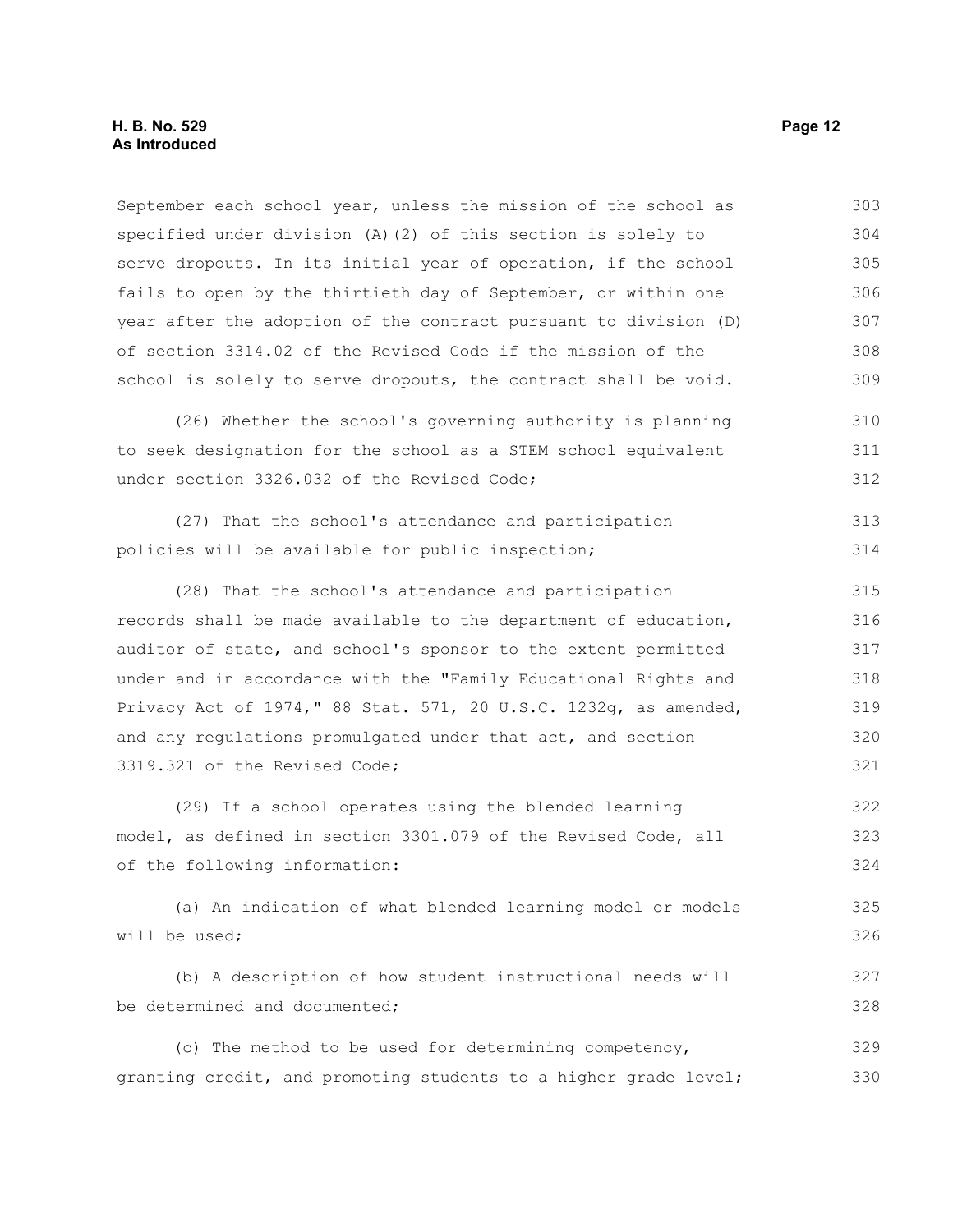(d) The school's attendance requirements, including how the school will document participation in learning opportunities; (e) A statement describing how student progress will be monitored; (f) A statement describing how private student data will be protected; (g) A description of the professional development activities that will be offered to teachers. (30) A provision requiring that all moneys the school's operator loans to the school, including facilities loans or cash flow assistance, must be accounted for, documented, and bear interest at a fair market rate; (31) A provision requiring that, if the governing authority contracts with an attorney, accountant, or entity specializing in audits, the attorney, accountant, or entity shall be independent from the operator with which the school has contracted. (32) A provision requiring the governing authority to adopt an enrollment and attendance policy that requires a student's parent to notify the community school in which the student is enrolled when there is a change in the location of the parent's or student's primary residence. (33) A provision requiring the governing authority to 331 332 333 334 335 336 337 338 339 340 341 342 343 344 345 346 347 348 349 350 351 352 353 354

adopt a student residence and address verification policy for students enrolling in or attending the school. 355 356

(B) The community school shall also submit to the sponsor a comprehensive plan for the school. The plan shall specify the 357 358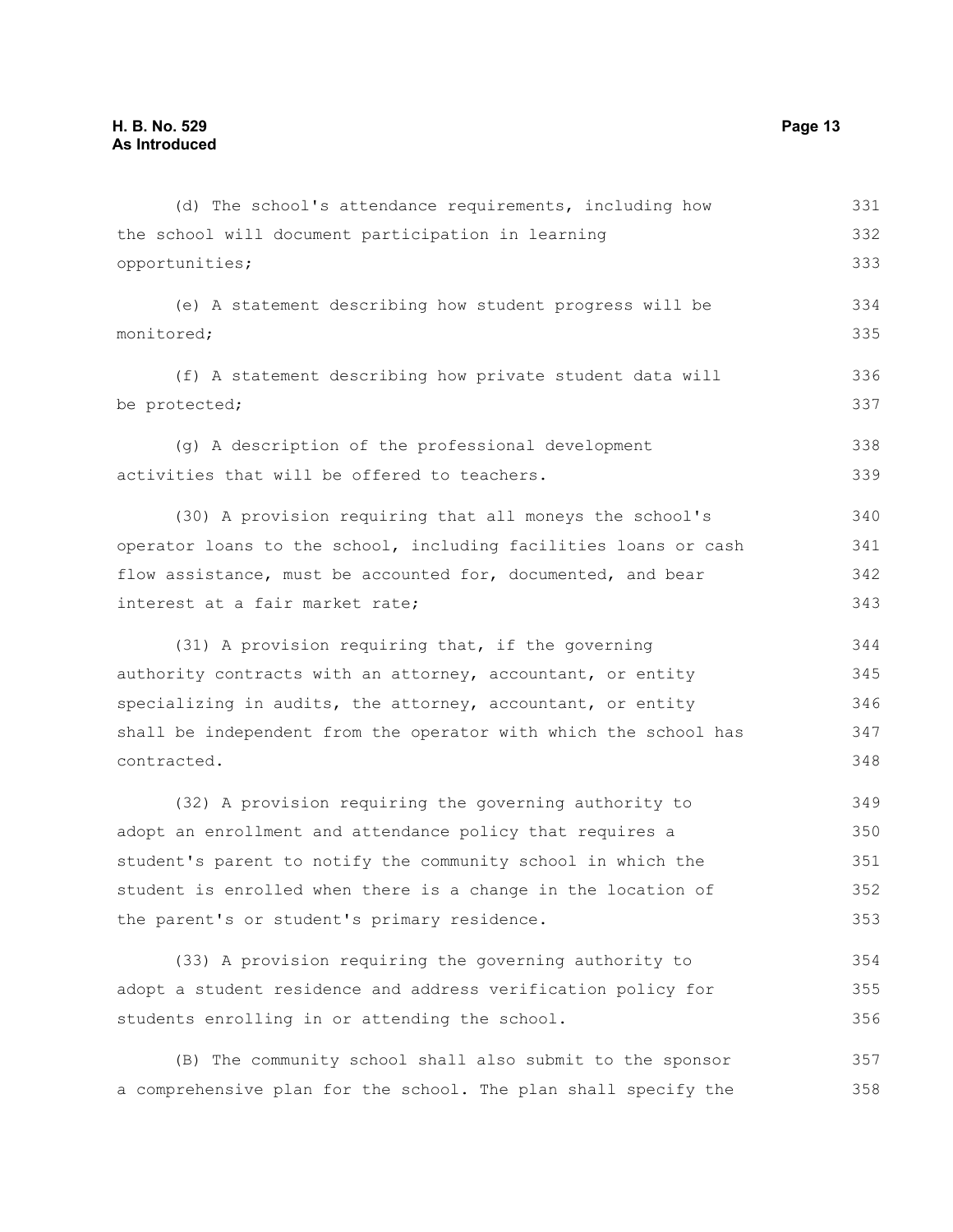following: (1) The process by which the governing authority of the school will be selected in the future; (2) The management and administration of the school; (3) If the community school is a currently existing public school or educational service center building, alternative arrangements for current public school students who choose not to attend the converted school and for teachers who choose not to teach in the school or building after conversion; (4) The instructional program and educational philosophy of the school; (5) Internal financial controls. When submitting the plan under this division, the school shall also submit copies of all policies and procedures regarding internal financial controls adopted by the governing authority of the school. (C) A contract entered into under section 3314.02 of the Revised Code between a sponsor and the governing authority of a community school may provide for the community school governing authority to make payments to the sponsor, which is hereby authorized to receive such payments as set forth in the contract between the governing authority and the sponsor. The total amount of such payments for monitoring, oversight, and technical assistance of the school shall not exceed three per cent of the total amount of payments for operating expenses that the school receives from the state. 359 360 361 362 363 364 365 366 367 368 369 370 371 372 373 374 375 376 377 378 379 380 381 382 383 384

(D) The contract shall specify the duties of the sponsor which shall be in accordance with the written agreement entered 385 386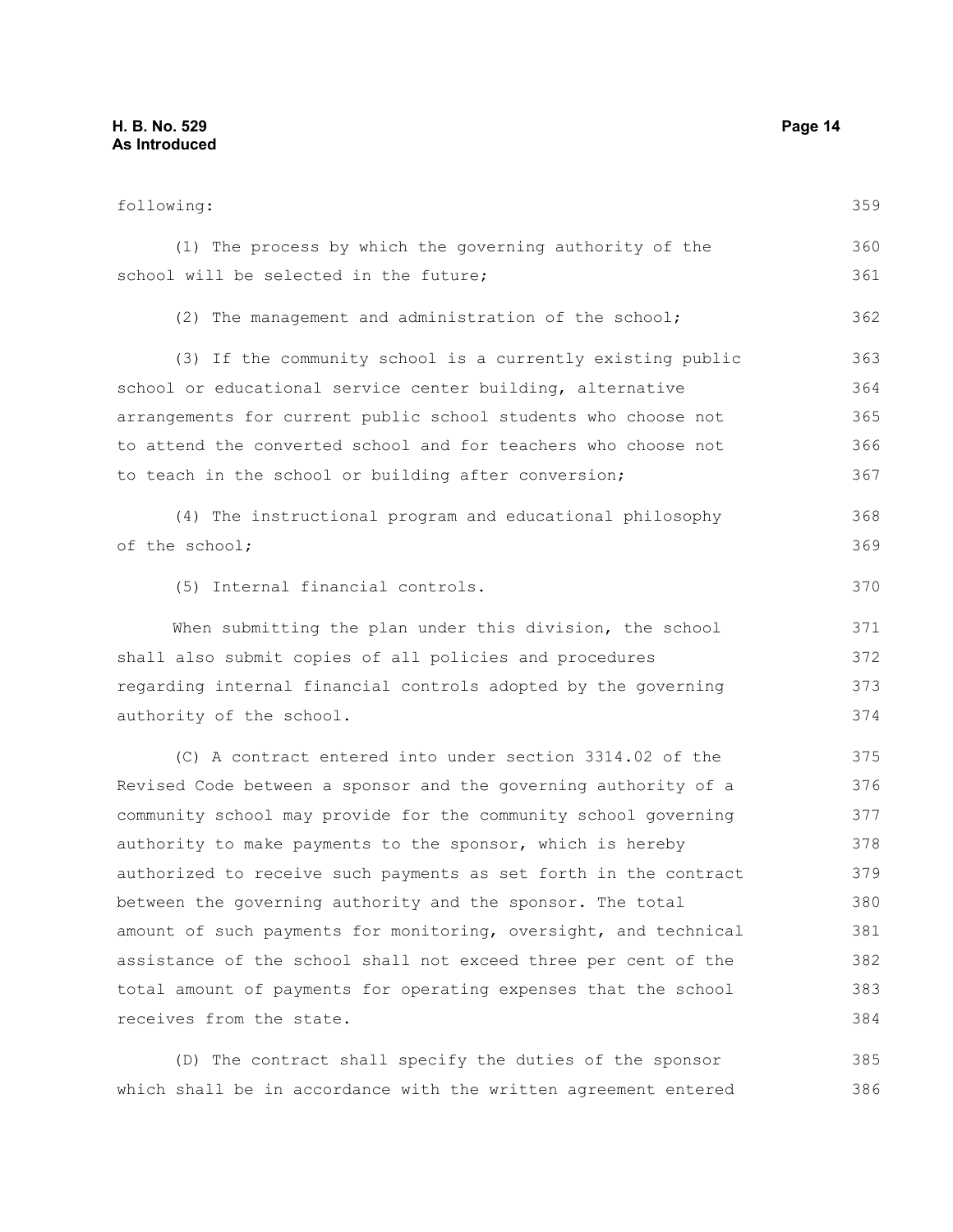into with the department of education under division (B) of section 3314.015 of the Revised Code and shall include the following:

(1) Monitor the community school's compliance with all laws applicable to the school and with the terms of the contract; 390 391 392

(2) Monitor and evaluate the academic and fiscal performance and the organization and operation of the community school on at least an annual basis; 393 394 395

(3) Report on an annual basis the results of the evaluation conducted under division (D)(2) of this section to the department of education and to the parents of students enrolled in the community school; 396 397 398 399

(4) Provide technical assistance to the community school in complying with laws applicable to the school and terms of the contract; 400 401 402

(5) Take steps to intervene in the school's operation to correct problems in the school's overall performance, declare the school to be on probationary status pursuant to section 3314.073 of the Revised Code, suspend the operation of the school pursuant to section 3314.072 of the Revised Code, or terminate the contract of the school pursuant to section 3314.07 of the Revised Code as determined necessary by the sponsor; 403 404 405 406 407 408 409

(6) Have in place a plan of action to be undertaken in the event the community school experiences financial difficulties or closes prior to the end of a school year. 410 411 412

(E) Upon the expiration of a contract entered into under this section, the sponsor of a community school may, with the approval of the governing authority of the school, renew that 413 414 415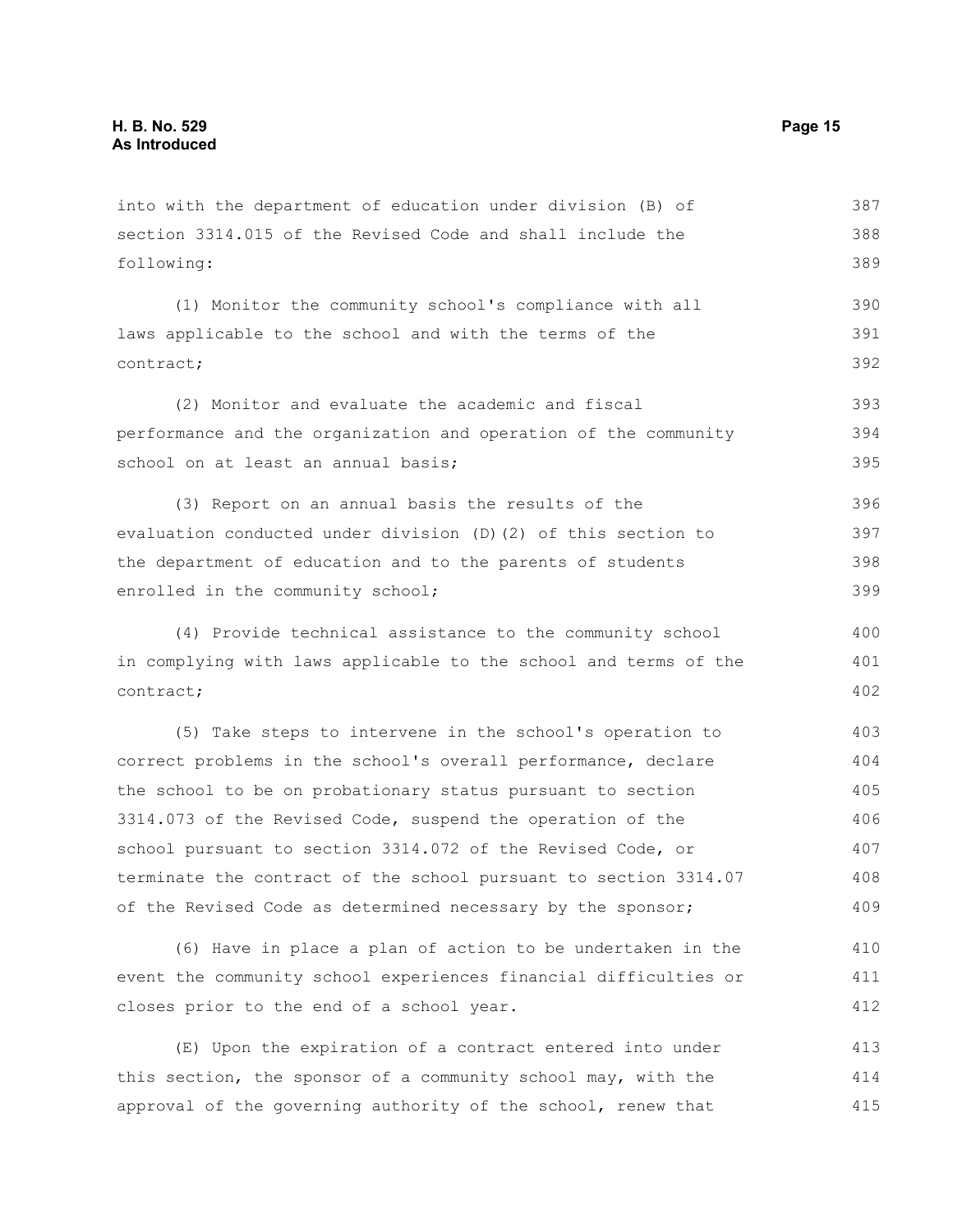contract for a period of time determined by the sponsor, but not ending earlier than the end of any school year, if the sponsor finds that the school's compliance with applicable laws and terms of the contract and the school's progress in meeting the academic goals prescribed in the contract have been satisfactory. Any contract that is renewed under this division remains subject to the provisions of sections 3314.07, 3314.072, and 3314.073 of the Revised Code. 416 417 418 419 420 421 422 423

(F) If a community school fails to open for operation within one year after the contract entered into under this section is adopted pursuant to division (D) of section 3314.02 of the Revised Code or permanently closes prior to the expiration of the contract, the contract shall be void and the school shall not enter into a contract with any other sponsor. A school shall not be considered permanently closed because the operations of the school have been suspended pursuant to section 3314.072 of the Revised Code. 424 425 426 427 428 429 430 431 432

**Sec. 3326.11.** Each science, technology, engineering, and mathematics school established under this chapter and its governing body shall comply with sections 9.90, 9.91, 109.65, 121.22, 149.43, 2151.357, 2151.421, 2313.19, 2921.42, 2921.43, 3301.0714, 3301.0715, 3301.0729, 3301.948, 3302.037, 3313.14, 3313.15, 3313.16, 3313.18, 3313.201, 3313.213, 3313.26, 3313.472, 3313.48, 3313.481, 3313.482, 3313.50, 3313.539, 3313.5310, 3313.608, 3313.6012, 3313.6013, 3313.6014, 3313.6015, 3313.6020, 3313.6021, 3313.6024, 3313.6025, 3313.6026, 3313.61, 3313.611, 3313.614, 3313.615, 3313.617, 3313.618, 3313.6114, 3313.643, 3313.648, 3313.6411, 3313.66, 3313.661, 3313.662, 3313.666, 3313.667, 3313.668, 3313.669, 3313.6610, 3313.67, 3313.671, 3313.672, 3313.673, 3313.69, 3313.71, 3313.716, 3313.718, 3313.719, 3313.7112, 3313.721, 3313.80, 3313.801, 433 434 435 436 437 438 439 440 441 442 443 444 445 446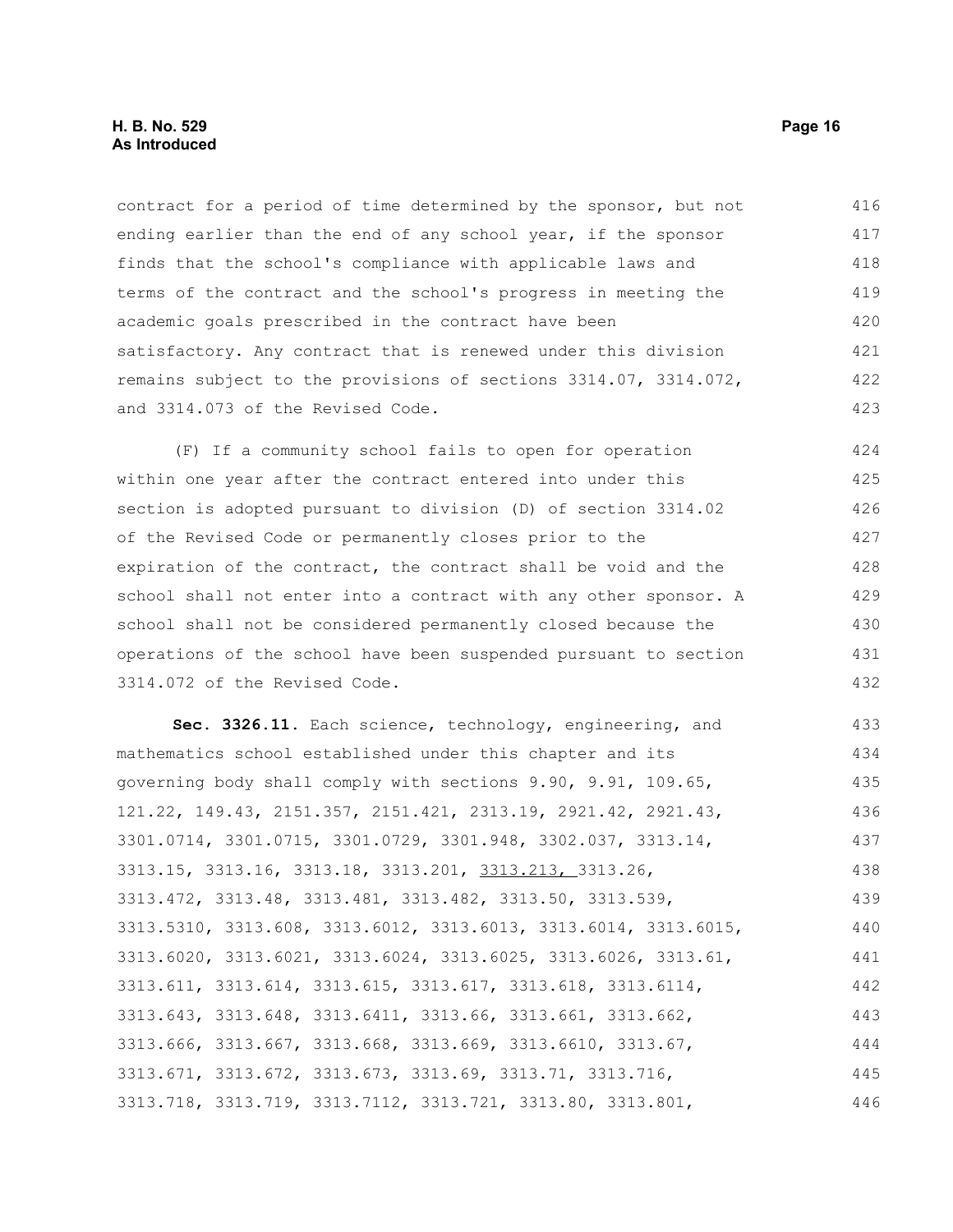| 3313.814, 3313.816, 3313.817, 3313.818, 3313.86, 3313.89,        | 447 |  |
|------------------------------------------------------------------|-----|--|
| 3313.96, 3319.073, 3319.077, 3319.078, 3319.21, 3319.238,        | 448 |  |
| 3319.318, 3319.32, 3319.321, 3319.35, 3319.39, 3319.391,         | 449 |  |
| 3319.393, 3319.41, 3319.45, 3319.46, 3320.01, 3320.02, 3320.03,  | 450 |  |
| 3321.01, 3321.041, 3321.05, 3321.13, 3321.14, 3321.141, 3321.17, | 451 |  |
| 3321.18, 3321.19, 3321.191, 3323.251, 3327.10, 4111.17, 4113.52, | 452 |  |
| 5502.262, and 5705.391 and Chapters 102., 117., 1347., 2744.,    | 453 |  |
| 3307., 3309., 3365., 3742., 4112., 4123., 4141., and 4167. of    | 454 |  |
| the Revised Code as if it were a school district.                | 455 |  |
| Sec. 3365.05. Each public and participating private              | 456 |  |
| college shall do all of the following with respect to the        | 457 |  |
| college credit plus program:                                     | 458 |  |
| (A) Apply established standards and procedures for               | 459 |  |
| admission to the college and for course placement for            | 460 |  |
| participants. When determining admission and course placement,   |     |  |
| the college shall do all of the following:                       | 462 |  |
| (1) Consider all available student data that may be an           | 463 |  |
| indicator of college readiness, including grade point average    |     |  |
| and end-of-course examination scores, if applicable;             | 465 |  |
| (2) Give priority to its current students regarding              | 466 |  |
| enrollment in courses. However, once a participant has been      | 467 |  |
| accepted into a course, the college shall not displace the       | 468 |  |
| participant for another student.                                 | 469 |  |
| (3) Adhere to any capacity limitations that the college          | 470 |  |
| has established for specified courses.                           | 471 |  |
| (B) Send written notice to the participant, the                  | 472 |  |
| participant's parent, and the participant's secondary school,    |     |  |
| not later than fourteen calendar days prior to the first day of  | 474 |  |
| classes for that term, of the participant's admission to the     | 475 |  |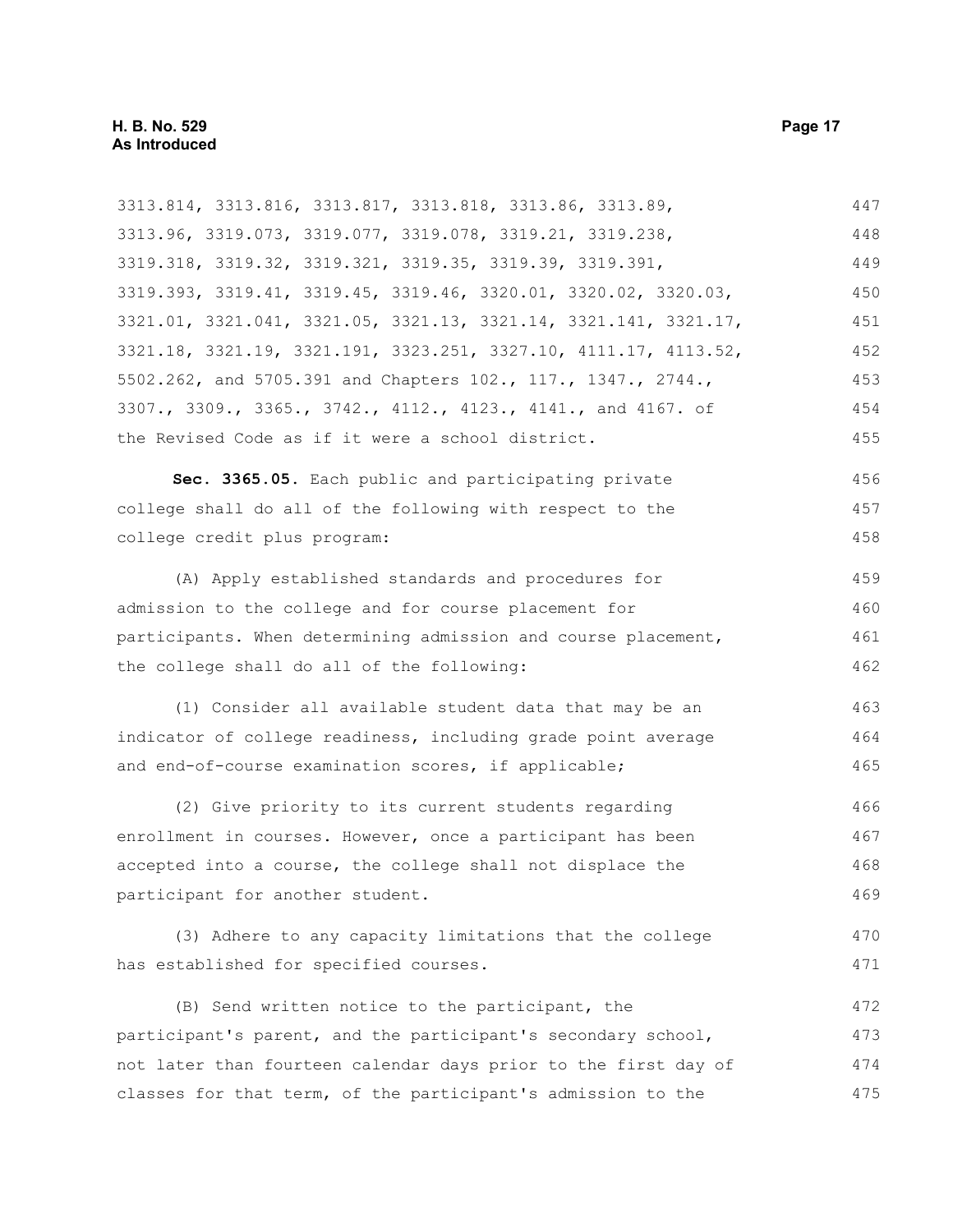476

485 486 487

college and to specified courses under the program.

(C) Provide both of the following, not later than twentyone calendar days after the first day of classes for that term, to each participant and the participant's secondary school: 477 478 479

(1) The courses and hours of enrollment of the participant; 480 481

(2) The option elected by the participant under division (A) or (B) of section 3365.06 of the Revised Code for each course. 482 483 484

The college shall also provide to each partnering school a roster of participants from that school that are enrolled in the college and a list of course assignments for each participant.

(D) Promote the program on the college's web site, including the details of the college's current agreements with partnering secondary schools. 488 489 490

(E) Coordinate with each partnering secondary school that is located within thirty miles of the college to present at least one informational session per school year for interested students and parents. The session shall include the benefits and consequences of participation and shall outline any changes or additions to the requirements of the program. If there are no partnering schools located within thirty miles of the college, the college shall coordinate with the closest partnering school to offer an informational session. 491 492 493 494 495 496 497 498 499

(F) Assign an academic advisor that is employed by the college to each participant enrolled in that college. Prior to the date on which a withdrawal from a course would negatively affect a participant's transcripted grade, as prescribed by the college's established withdrawal policy, the college shall 500 501 502 503 504